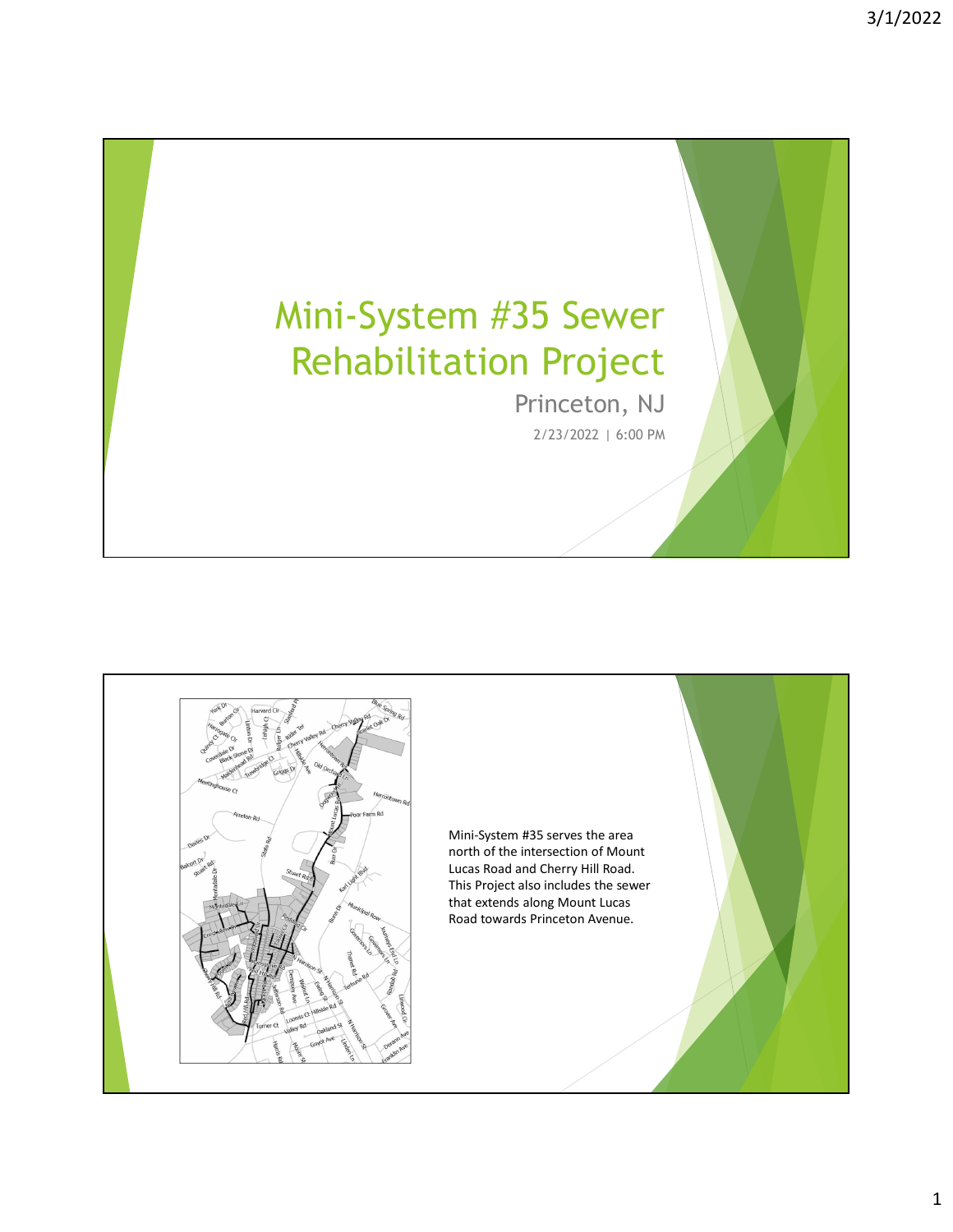## Staff Introductions Princeton Staff **Deanna Stockton, Municipal Engineer**  Jim Purcell, Assistant Municipal Engineer Andrew Filippi, Sewer Engineer **Dominick Itzi, Sewer Operations Manager Arcadis Staff (Design Consultant)** ▶ Jim Shelton Vishal Shah **Matt Dreishbach**

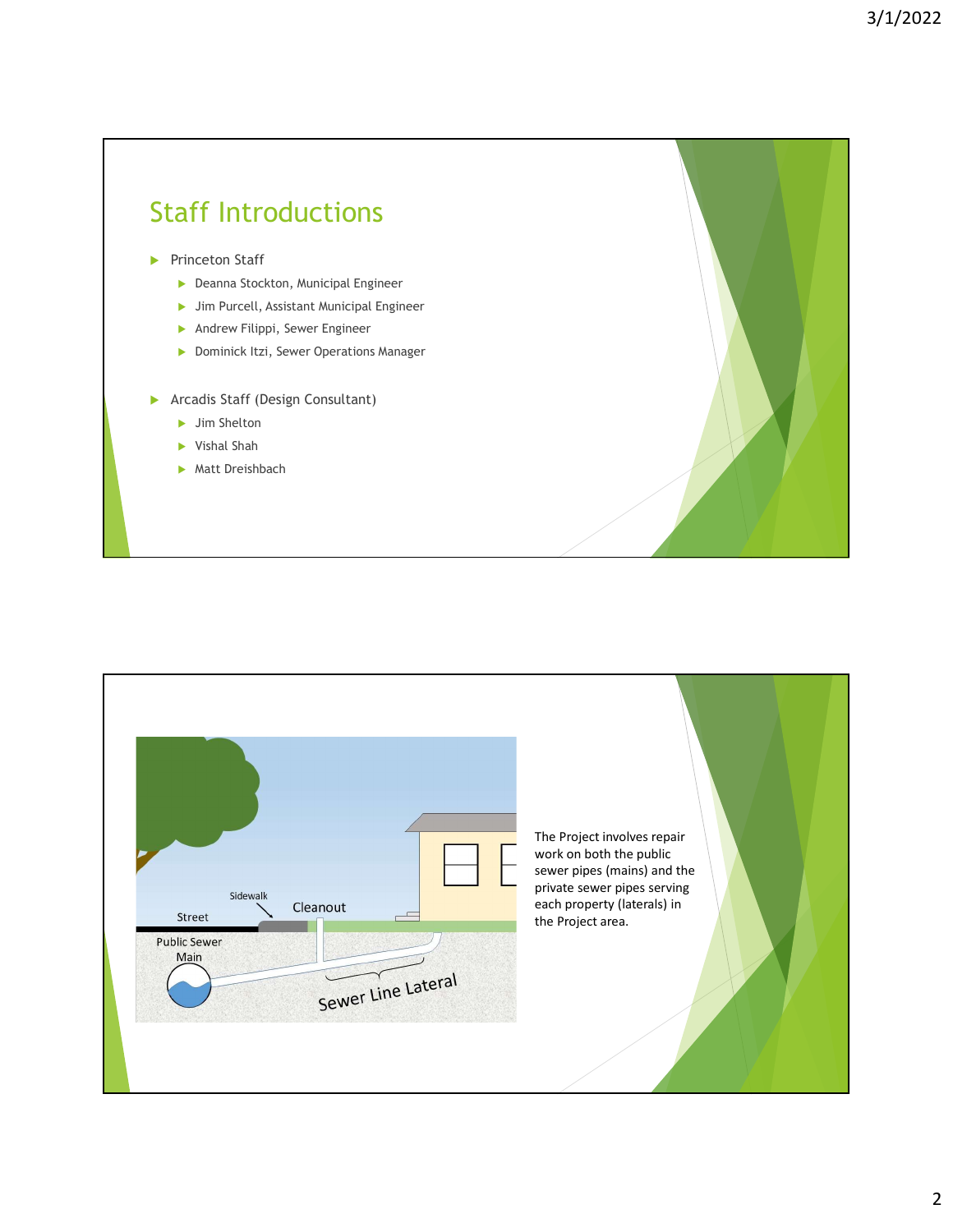

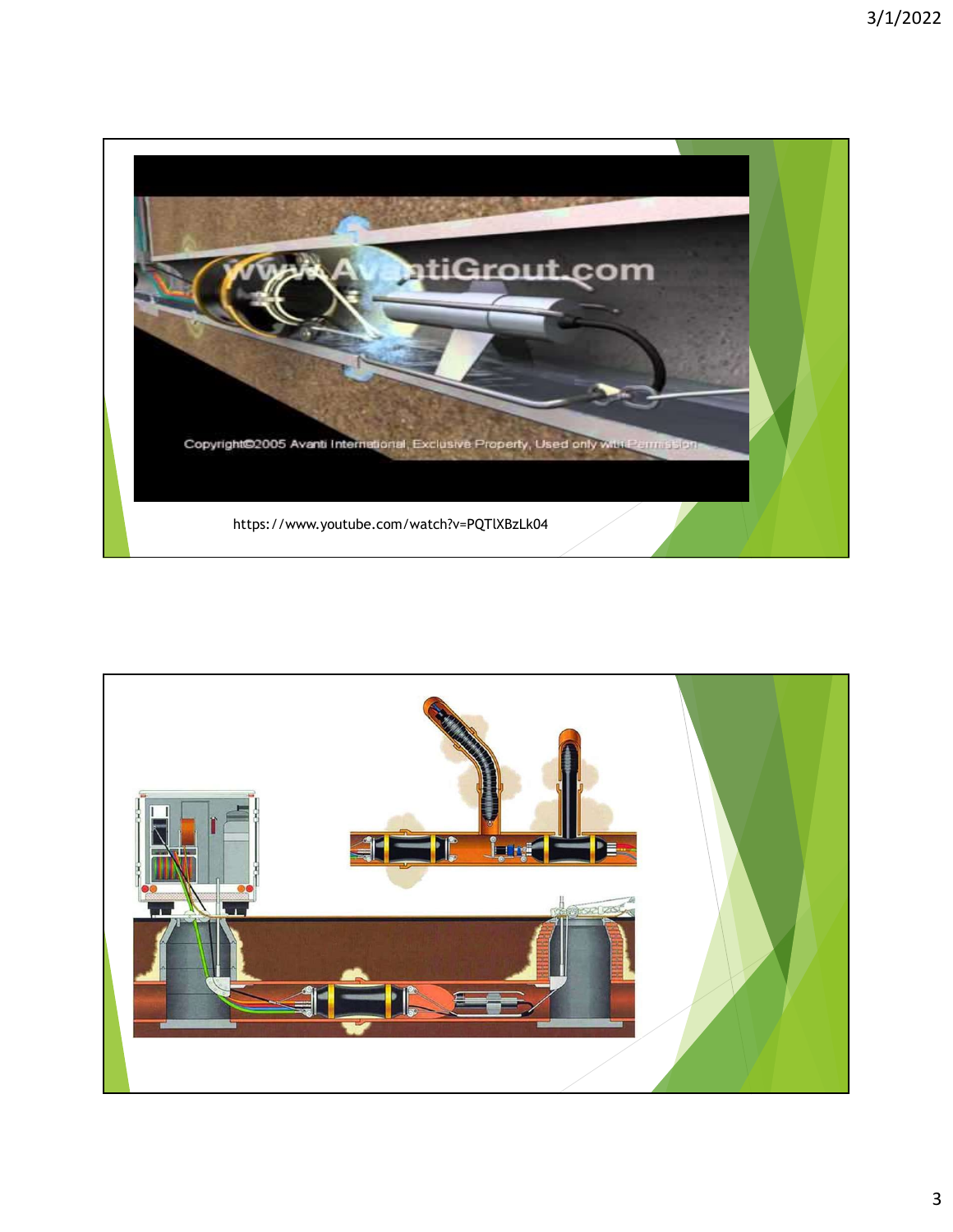